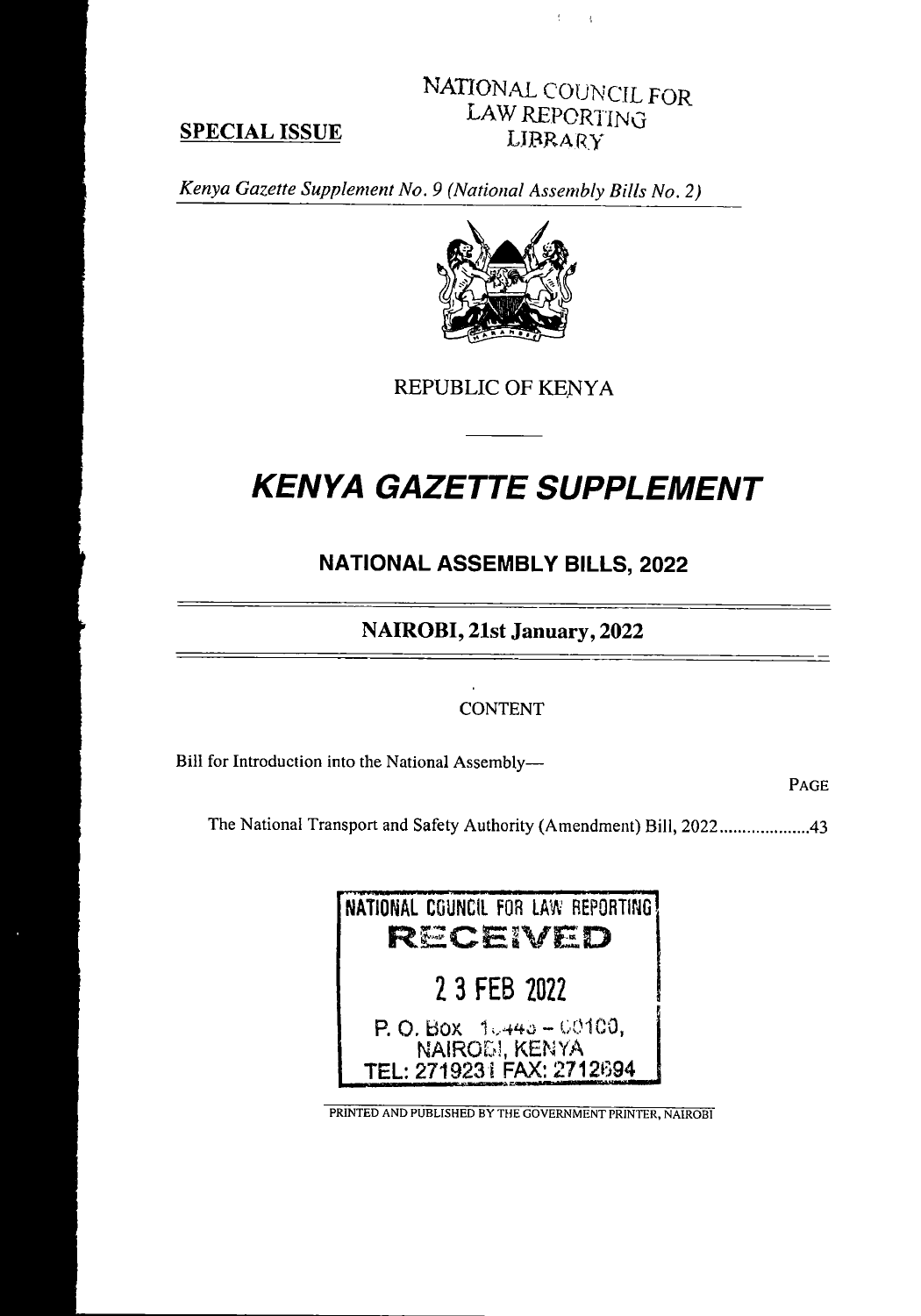#### 2022

#### $\bf A$  Bill for  $\bf -$

#### AN ACT of Parliament to amend the National Transport and Safety Authority Act, 2012 and for connected purposes—

ENACTED by the Parliament of Kenya, as follows—

**1.** This Act may be cited as the National Transport Short title.<br>Safety Authority Act 2022 and Safety Authority Act, 2022.

2. Section 4 of the National Transport and Safety Authority Act, 2012 (in this Act, referred to as "principal Act") is amended in subsection  $(2)$  by—

A mendment of section 4 of No. 33 of 2012,

- (a) inserting the following immediately after sub paragraph (a) subparagraphs following new
	- "(aa) regulation of two and three wheeled public motorcycle taxis;
	- (ab) establish systems and procedures for the regional registration and licensing of two and three wheeled public motor cycle taxis;
	- (ac) establish systems and procedures for the regional registration and licensing of drivers of two and three wheeled public motorcycle taxis by county governments in consultation with the Authority:
	- (ad) issue public service vehicle badges to drivers of two and three wheeled public motorcycle taxis; and
	- (ae) regulate two and three wheeled public service motor cycle taxi;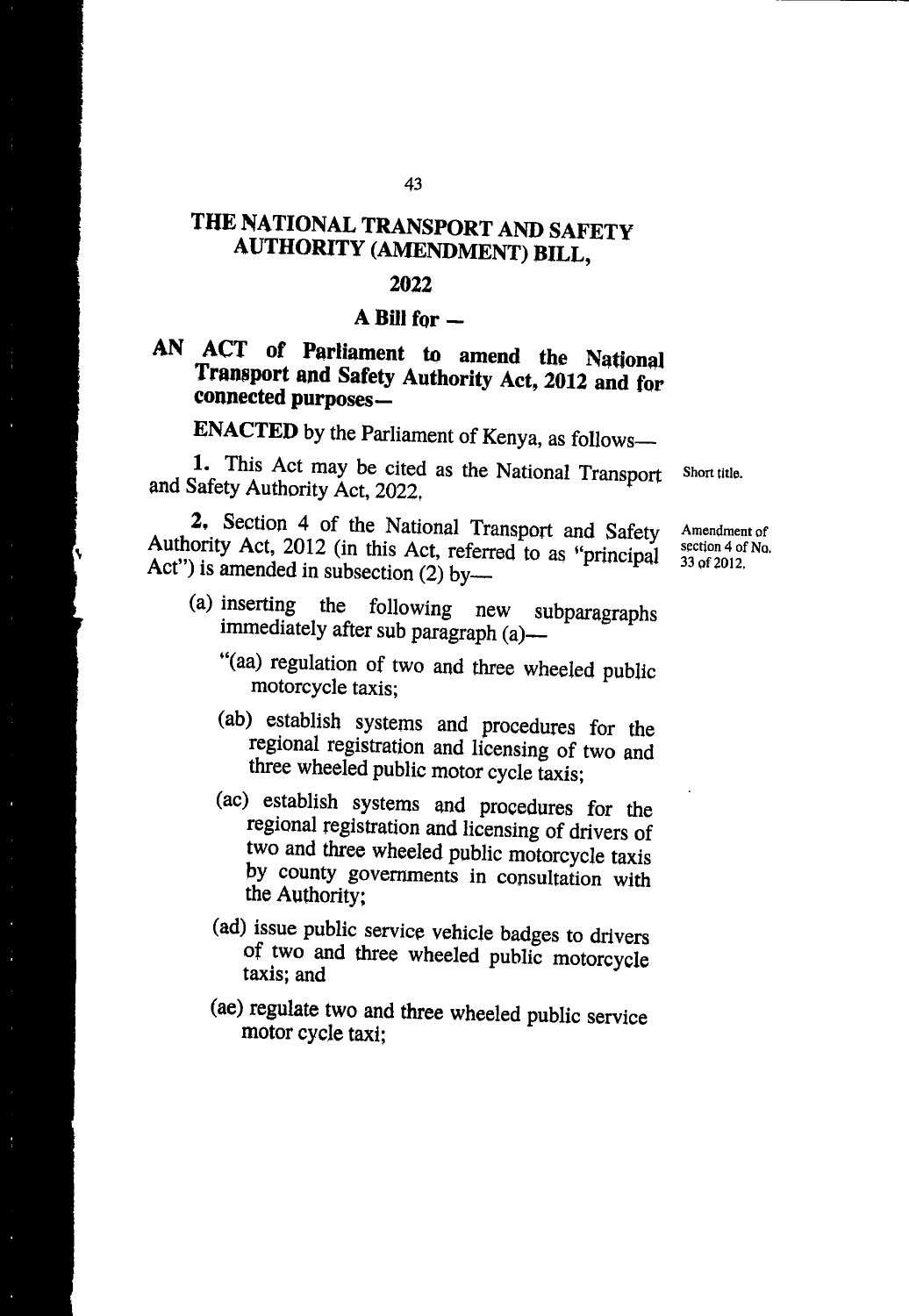## MEMORANDUM OF OBJECTSAND REASONS

# Statement of Objects and Reasons for the Bill

The principal object of this Bill is to amend the National Transport  $\tilde{\mathbf{r}}$ and Safety Act, No. 33 of 2012 to assign additional functions to the National Transport and Safety Authority; the proposed additional functions include, the establishment of systems and procedures for the regional registration and licensing of two and three wheeled public motor<br>regional registration and licensing of drivers of two cycle taxis and, the regional registration and licensing of drivers of two<br>county governments in and three wheeled public motor cycle taxis by county governments, in consultation with the Authority.

#### Statement on delegation of legislative powers and limitation of fundamental rights and freedoms

This Bill does not delegate legislative powers neither does it limit fundamental rights and freedoms.

# Statement on how the Bill affects county governments

This Bill concerns county governments in terms of Article 110 (1) of the Constitution as it affects the functions and powers of county governments set out under paragraph 5 of Part 2 of the Fourth Schedule to the Constitution.

## Statement as to whether the Bill is a money Bill, within the meaning of Article 114 of the Constitution

The enactment of this Bill shall not occasion additional expenditure of public funds.

Date 20th January, 2022.

SIMON NG'ANG'A KING'ARA, Member of Parliament.